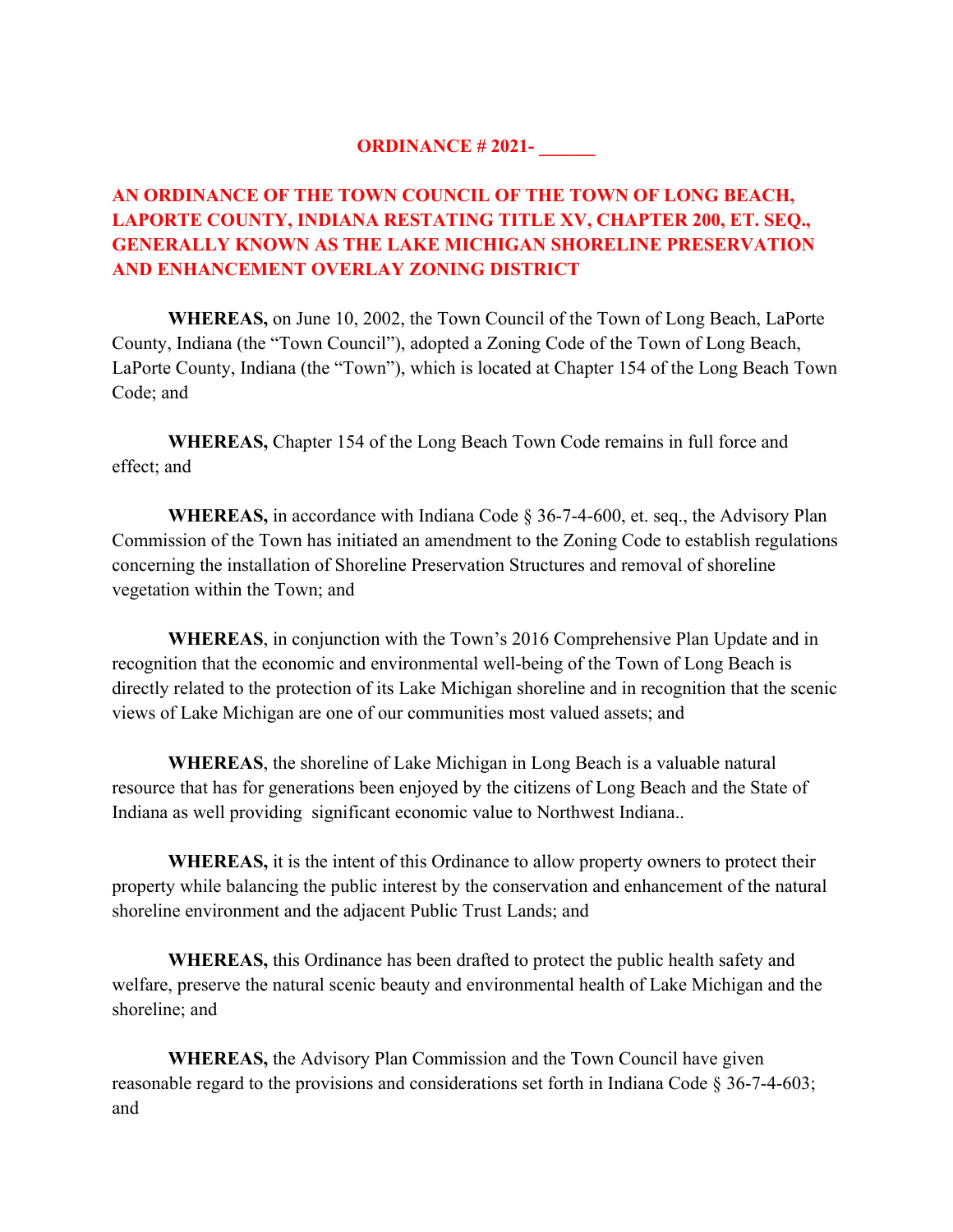**WHEREAS**, the State of Indiana Supreme Court in Case No. 46S03-1706-PL-423 has affirmed that the State of Indiana owns in its sovereign capacity and holds in trust for the public all lands on the shore of Lake Michigan in the State of Indiana lakeward of the common law Natural Ordinary High Water Mark, whether or not submerged at any given time ("Public Trust Lands"),and that the State of Indiana has not relinquished its title to such lands, except as to certain parcels not adjacent to properties within the jurisdiction of the Town of Long Beach.

**WHEREAS**, a public hearing has been held before the Town of Long Beach Advisory Plan Commission, which has certified this proposal to amend the text of Title XV of the Zoning Code to the Long Beach Town Council; and

**WHEREAS,** public notice has been given in accordance with Indiana Code of all proceedings concerning this text amendment to Title XV of the Zoning Code; and

**WHEREAS**, the Long Beach Town Council concurs with its Advisory Plan Commission and has received this proposal regarding amending the text of the Zoning Code; and

**NOW, THEREFORE, BE IT AND IT IS HEREBY ORDAINED** by the Town Council of Long Beach, Indiana as follows:

1. Chapter 154.200-154.299 is hereby added to the Town of Long Beach's Title XV of the Zoning Code which chapter shall read as follows:

## **LAKE MICHIGAN SHORELINE PRESERVATION OVERLAY ZONING DISTRICT**

**TITLES**

## **154.200 PURPOSE AND INTENT**

## **154.201 DEFINITIONS**

## **154.202 COASTAL ZONE BOUNDARY**

## **154.203 PERMISSIBLE PROTECTION STRUCTURES**

## **154.204 SITE PLAN STANDARDS**

## **154.205 PROTECTION STRUCTURE PERMIT REVIEW**

#### **154.206 MISCELLANEOUS PROVISIONS**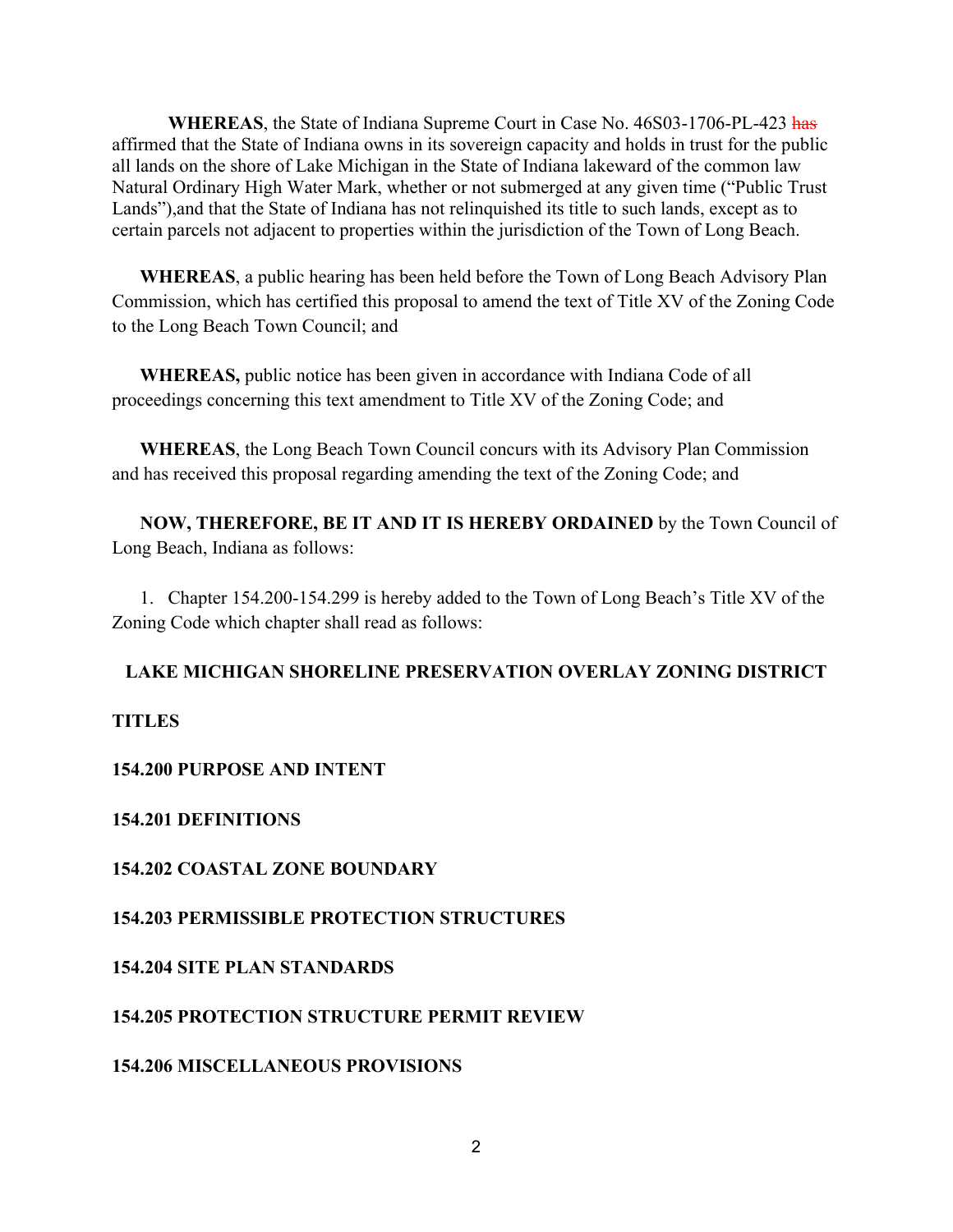## **154.206.1 STAIRS**

## **154.207 EMERGENCY REPAIRS**

## **154.208 MISCELLANEOUS PROVISIONS**

### **154.298 LAW ENFORCEMENT POLICIES**

### **154.299 PENALTIES FOR NON-COMPLIANCE**

### **154.200 PURPOSE, INTENT, AND GENERAL APPLICABLITY**

The Town of Long Beach is committed to protecting and preserving life and property as well as enhancing the natural resources of the Long Beach Coastal Zone and the Public Trust Lands of the State of Indiana in order to minimize to the greatest extent possible damage that may result from inappropriate development of environmentally sensitive areas. The Lake Michigan Property Shoreline Preservation Overlay Zoning District regulations are based on the Town's determination, as expressed in its 2016 Comprehensive Plan, that:

- The economic, environmental, and community well-being of the Town of Long Beach, Indiana depend upon the preservation of the Town's Lake Michigan shoreline.
- The Lake Michigan shoreline has unique natural physical, biologic, hydrologic, ecologic, cultural, historic, scenic, and recreational attributes that require protection and enhancement.
- Land development and redevelopment should not be conducted at the expense of these attributes.
- Pollution, impairment, and/or destruction of the shoreline areas within the Town's jurisdiction must be minimized to conserve these attributes for future generations.

The provisions of this Ordinance are established with the following intent:

- Preserve traditional access to and the use of the Public Trust Lands of Lake Michigan as a public recreational resource for the citizens of Long Beach and the State of Indiana.
- Protect the integrity of the shoreline area that is a distinctive and valuable feature of the Long Beach community.
- Recognize the potential for coastal hazards to adversely affect life and property.
- Protect coastal property values by maintaining the attractive natural landforms, character and environment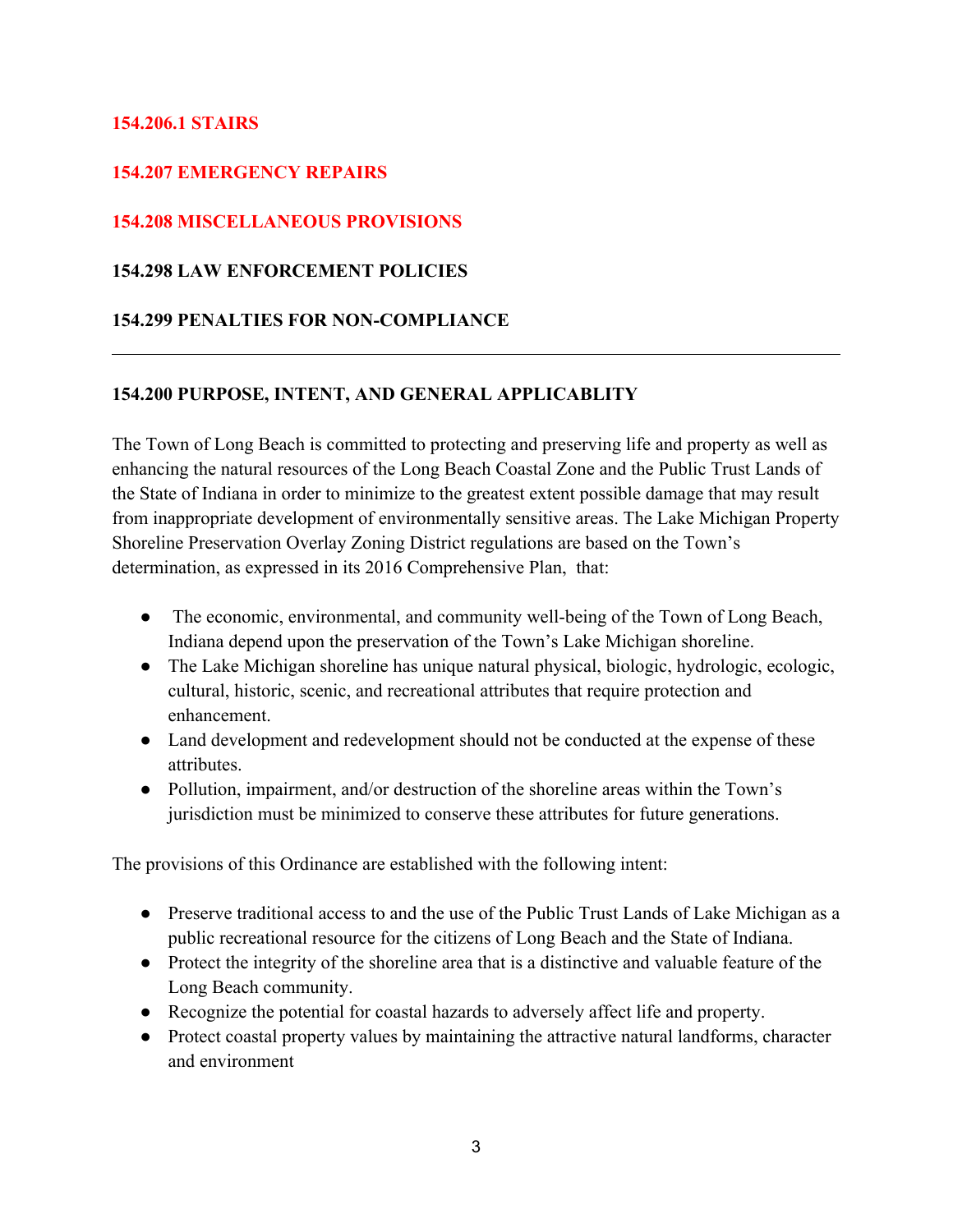- Protect the stability of the Lake Michigan Shoreline in a manner that reduces coastal erosion and, conserves the natural dune and beach environment. Prevent water pollution and damage to neighboring coastal properties and structures from activities and development that accelerate or contribute to erosion.
- Maintain the high quality of life along the shoreline by maintaining and restoring native vegetation, landforms and wildlife habitat.

The provisions of this Article XV, Section 154.200, *et. seq.*, shall apply to the repair, maintenance, and construction of Shoreline Protection Structures.

# **154.201 DEFINITIONS:**

In addition to the definitions provided in other Chapters of Title XV of the Long Beach Town Code, the following definitions apply to the interpretation and application of this Ordinance. In the event there is conflict between this ordinance and other ordinances provided in the Code of the Town of Long Beach, the more restrictive ordinance shall apply---except where specifically noted.

**"Accessory Structure "** means a detached structure---roofed or unroofed, surface or subsurface---that is clearly incidental to, and found in connection with, the principal structure or use to which it is related and is located on the same zoning lot as the principal structure or use, including, but not limited to, patios, gazebos, swimming pools, garages, workshops, sheds, and carports.

**"Coastal Engineer"** A Professional Engineer authorized to provide services in the State of Indiana with experience in coastal engineering for projects on the shore of the Great Lakes. The Town of Long Beach shall maintain a list of pre-approved Coastal Engineers.

**"Coastal Engineer"** A Professional Engineer certified to provide coastal engineering services and experienced in coastal engineering for projects on the shore of the Great Lakes. The Town of Long Beach shall maintain a list of pre-approved Coastal Engineers.

**"Coastal Planning Guide"** refers to the publication "Coastal Hazards Planning Guidance for Indiana Coastal Communities," Indiana Department of Natural Resources, July 2016.

**"Coastal Slope"** refers to the first major slope or greatest vertical drop north of Lake Shore **Drive** 

**"Coastal Zone"** see definition for Lake Michigan Shoreline Preservation Overlay Zoning District.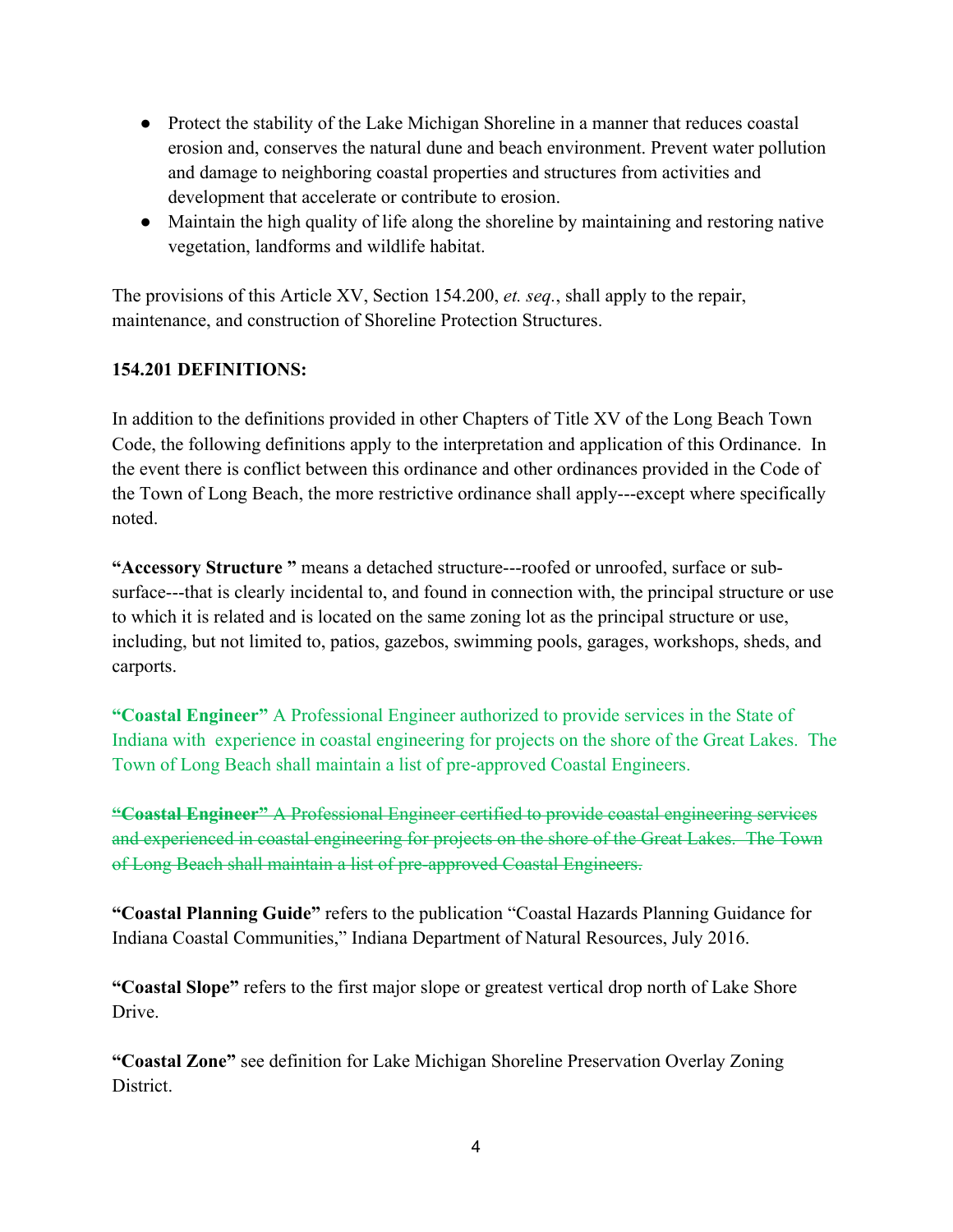**"Delineation** C**onsultant"** A consultant with the education, training, and experience to delineate the location of the Natural Ordinary High Water Mark of Lake Michigan on the shore according to the principles and methodology provided in the U.S. Bureau of Land Management's 2009 "Manual of Surveying Instructions" (Sections 3-162 through 3-172), the U.S. Army Corps of Engineers' Wetland Delineation Manual and Regulatory Guidance on "Ordinary High Water Mark Identification, "and the Indiana Supreme Court's decree in Case No. 46S03-1706-PL-423. The Long Beach Office of the Building Commission maintains a list of pre-approved Delineation Consultants.

**"Emergency"** A situation that: (1) requires immediate action; (2) is induced by weather or high lake levels; AND (3) either: (A) creates the potential for imminent structural damage to private property in an area adjacent to Lake Michigan; or (B) threatens or creates an imminent risk to the public health, welfare, or safety in areas adjacent to Lake Michigan. This determination is to be made by the Long Beach Building Commissioner, and/or the Commissoner's Commissioner's designee, at each individual property.

**"Lake Michigan Shoreline Preservation Overlay Zoning District"** shall mean all lands located between the northern boundary of LSD in the Town of Long Beach and the natural OHWM of Lake Michigan. This is also referred to as the "Coastal Zone."

**"Lake Shore Drive (LSD)"** shall mean the dedicated public way that is the entire width between the dedicated street boundaries of fifty-feet (50) in the Town of Long Beach. This includes paved and unpaved portions.

**"LOMA Letter"** is a letter of map amendment obtained from FEMA verifying an amendment to FEMA's flood plain map.

**"Natural Ordinary High Water Mark (NOHWM)"** means the line on the shore established by the fluctuations of water and indicated by physical characteristics such as a clear, natural line impressed on the bank, shelving, changes in the character of the soil destruction of terrestrial vegetation, the presence of litter or debris, or other appropriate means that consider the characteristics of the surrounding area, as established (and re-established as necessary to remain current) by the US Army Corps of Engineers. as provided in Clean Water Act regulations at 33 C.F.R. 328.3 and stated in the Indiana Supreme Court decision in Case No. 46S03-1706-PL-423.

**"Principal Use Structure"** means any primary living quarters, and any functional appurtenances to those structures such as septic systems and related infrastructure except roads, utilities, and accessory structures.

**"Public Trust Lands**" shall mean all lands lakeward of the natural NOHWM.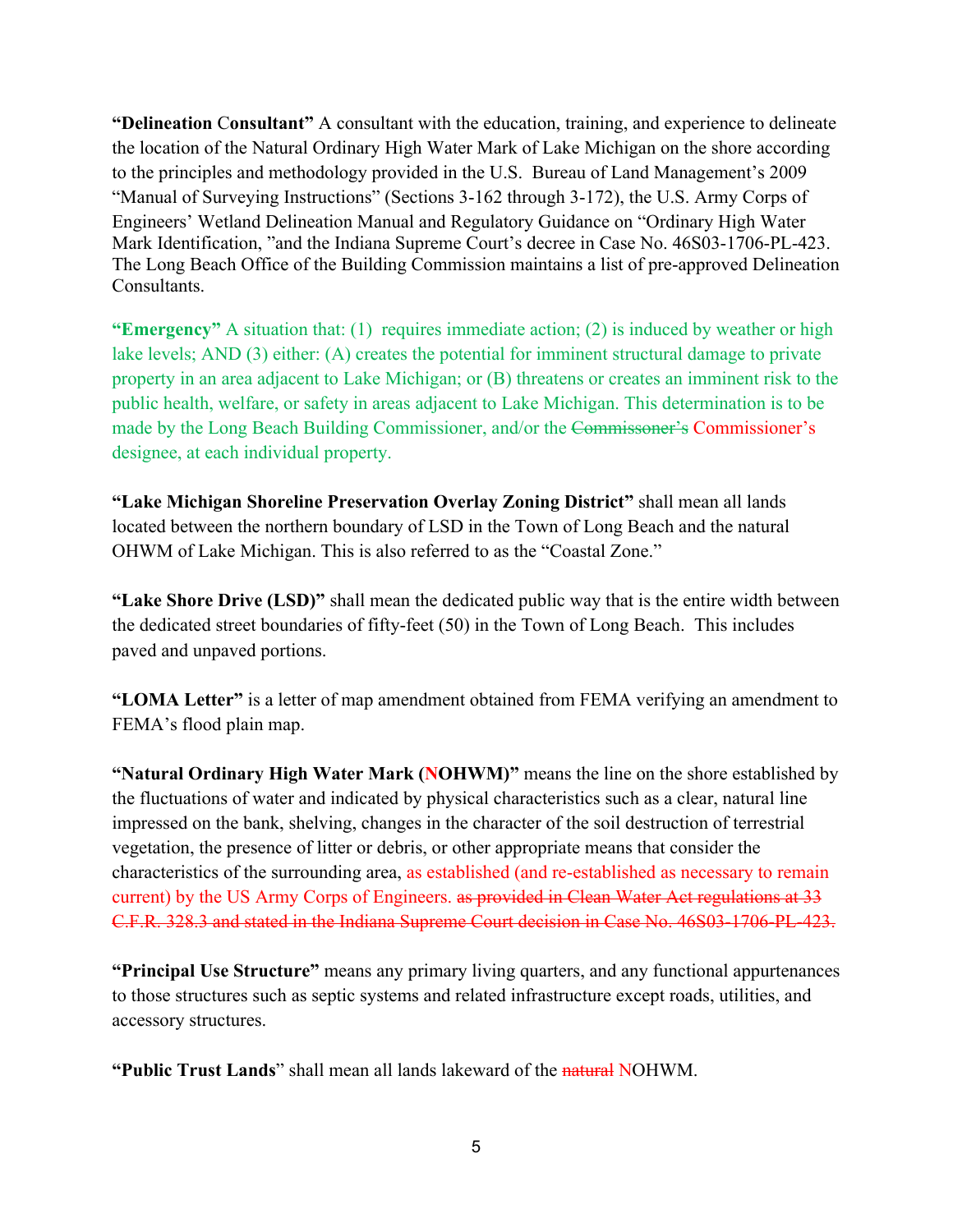**"Revetment"** is a Protection Structure consisting of concrete blocks, stone rubble or cast concrete slabs over the slope of a shoreline protecting the slope from erosion and/or waves. See the " Natural and Structural Measures for Shoreline Stabilization Brochure" (sagecoast/docs/SAGE.LivingShorelineBrochure-Print.pdf). (NOTE: Verify cites and confirm possession of reference docs.)

**"Seawall"** is a Protection Structure that is vertical or slanted parallel to the shoreline sometimes constructed of sheet piling but also concrete or geometric blocks.

**"Shoreline Preservation Structure (Protection Structure)"** includes any and all structures designed to prevent erosion, conserve sand and/or promote the development of landforms such as dunes as well as protect public and private properties adjacent to the Public Trust Lands. These structures are described in the Coastal Planning Guide, See, Shoreline Stabilization Techniques page 21, figure 19.

**"Town Engineer"** is a registered Indiana Professional Engineer selected by the Long Beach Building Commission to verify compliance with this ordinance regarding structural, Environmental, and other regulations.

## **154.202 COASTAL ZONE BOUNDARY**

The Coastal Zone (Lake Michigan Shoreline Preservation Overlay Zoning District) shall apply as a mapped overlay zone. The boundaries of the Coastal Zone shall be applicable to all land lying northward of the northern boundary of the dedicated right-of-way known as Lake Shore Drive and extend across all underlying and existing zoning districts in Long Beach and to the Natural NOHWM of Lake Michigan as established (and re-established as necessary to remain current) by the US Army Corps of Engineers.

The Natural OHWM is the northern most boundary of any public or private property within the Town's jurisdiction and subject to this Ordinance. Where the Natural OHWM is the northern boundary of a Zoning Lot, the Natural OHWM shall be established (and re-established as necessary to remain current) by a delineation performed by a Delineation Consultant in accordance with the principles and methods provided in the U.S. Bureau of Land Management's 2009 "Manual of Surveying Instructions (Sections 3-162 through 3-172) and the U.S. Army Corps of Engineers' Wetland Delineation Manual and Regulatory Guidance on "Ordinary High Water Mark Identification."

## **154.203 Permissible Shoreline Preservation Structures and Specifications**

The Town of Long Beach acknowledges that seawalls, revetments, retaining walls, groins, and other such structural methods designed with the intention of forestalling erosion also alter natural shoreline processes that result in a variety of negative effects on coastal resources, including but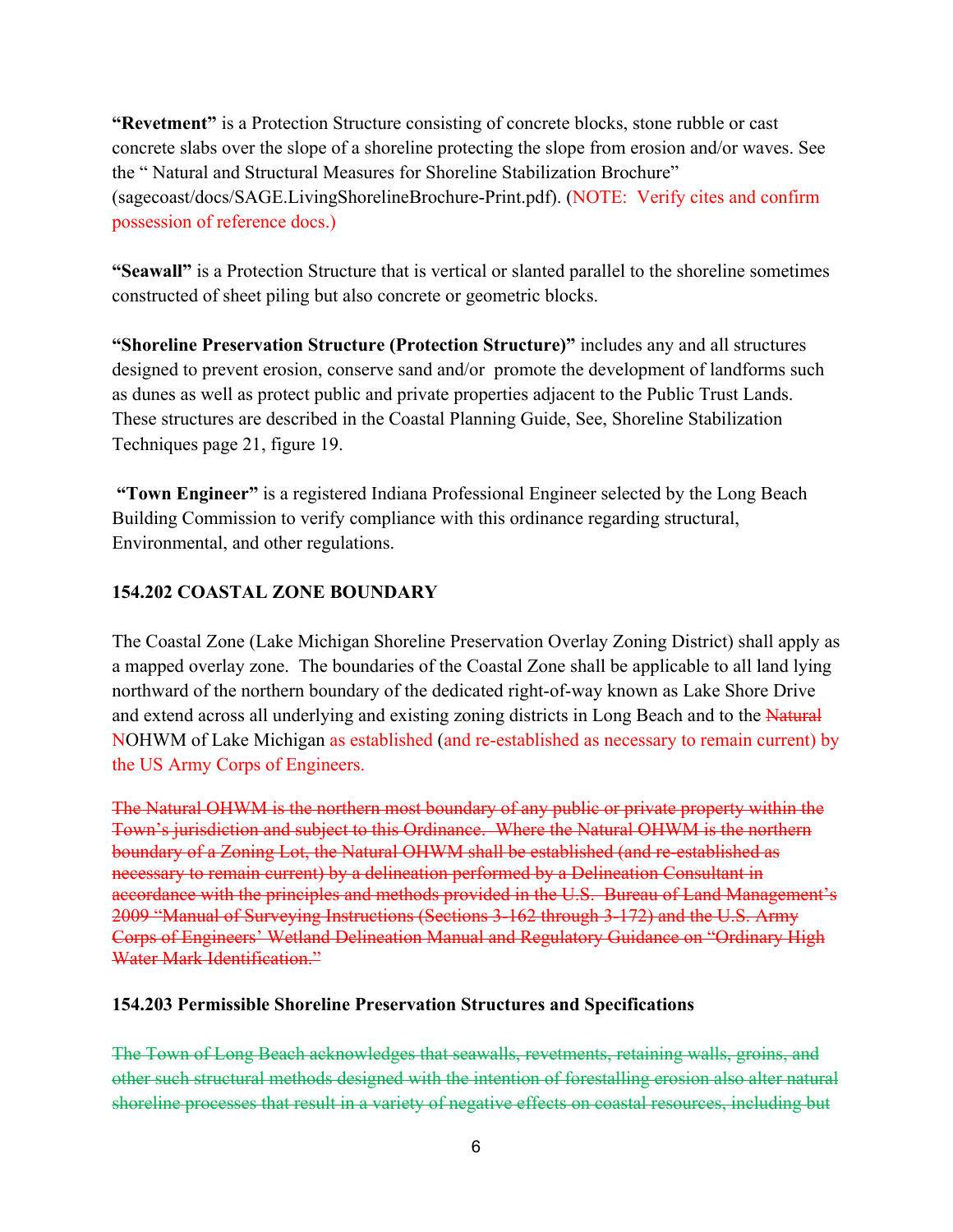not limited to effects on sand supply, public access, coastal views, natural landforms, and overall beach dynamics. See Coastal Planning Guide and "Natural and Structural Measures for Shoreline Stabilization," developed with support and funding by NOAA and the US Army Corps of Engineers.

Only after the property owner and Coastal Engineer (post review and approval by the Town's Engineer) establish that the proposed Protection Structure is in fact required and is the minimum necessary to reasonably preserve the shoreline and protect the property, complies with the terms of all Long Beach Town Ordinances and is in receipt of all applicable federal, state, county, and Town permit(s) and approval(s), shall a Building Permit for the construction of a Protection Structure be issued.

The following conditions shall apply to the issuance of Building Permits or variances within the Coastal Zone:

- 1. No Protection Structure or structure of any kind—except Town information signs—is to be located greater than 106.6' lakeward from the northern boundary of Lake Shore Drive or lakeward of the Natural OHWM, whichever is most restrictive.
- 2. The installation of a seawall is not permitted as the first line of protection between Lake Michigan and the Principal Use Structure.
- 3. A seawall may only be installed between a revetment and the Principal Use Structure. It may not be installed greater than five (5) feet from the lakeward foundation of the primary structure and not greater than three (3) feet from the side foundation, footing or piling of that same primary structure. It may not extend into the side setback by more than three (3) feet.
- 4. A revetment may be installed on a private property for the purpose of protecting the property. Any such revetment shall be installed with the lakeward toe of the structure not to extend greater than 106.6' from the northern boundary of Lake Shore Drive or lakeward of the Natural OHWM, whichever is most restrictive.
- 5. The slope of any revetment shall be 1.5:1 or less for dumped stone or rip rap and 1:5:1 or less for hand-placed stone or rip rap. The stone size shall be based on the determination and recommendation of a Coastal Engineer.
- 6. The crest elevation of a Protection Structure shall not exceed the elevation of the existing grade with no fill. The height of a Protection Structure shall not exceed the lesser of 590' or the current elevation.
- 7. The revetment may be constructed within the traditional side setback for the purpose of connecting to a neighboring Protection Structure with the permission of the abutting or adjoining neighbor.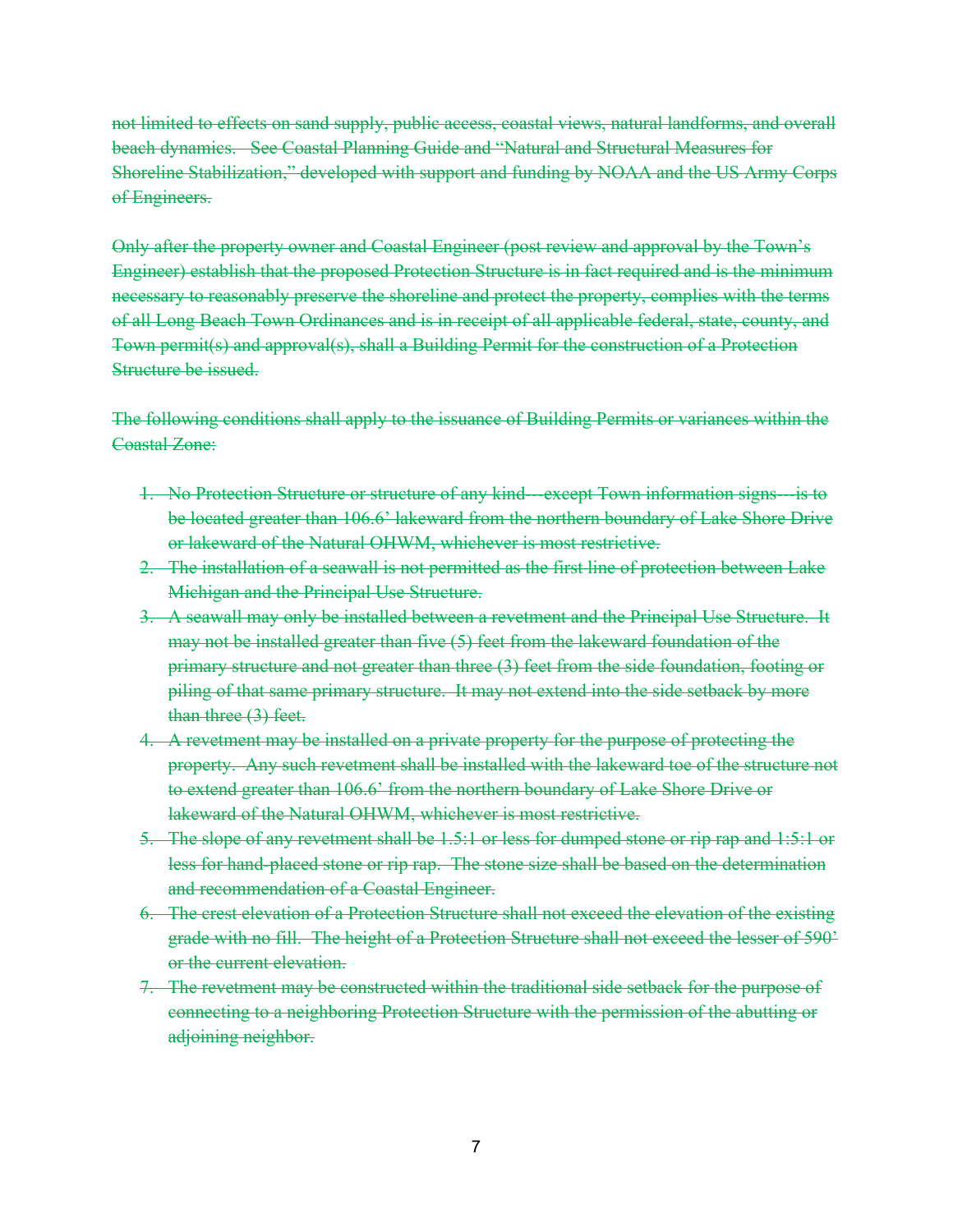The Town of Long Beach acknowledges that seawalls, revetments, retaining walls, groins, and other such structural methods designed with the intention of forestalling erosion also alter natural shoreline processes that result in a variety of negative effects on coastal resources, including but not limited to effects on sand supply, public access, coastal views, natural landforms, and overall beach dynamics. See Coastal Planning Guide and "Natural and Structural Measures for Shoreline Stabilization," developed with support and funding by NOAA and the US Army Corps of Engineers.

Only after the property owner and Coastal Engineer (post review and approval by the Town's Engineer) establish that the proposed Protection Structure is in fact required and is the minimum necessary to reasonably preserve the shoreline and protect the property, complies with the terms of all Long Beach Town Ordinances and has provided is in receipt of all applicable federal, state, county, and Town permit(s) and approval(s), shall a Building Permit for the construction of a Protection Structure be issued.

The following conditions shall apply to the issuance of Building Permits or variances within the Coastal Zone:

- 1. No Protection Structure or structure of any kind---except Town information signs---is to be located greater than 106.6' lakeward from the northern boundary of Lake Shore Drive or lakeward of the Natural Ordinary High Water Mark (NOHWM), whichever is most restrictive.
- 2. The installation of a seawall is not permitted as the first line of protection between Lake Michigan and the Principal Use Structure if determined in writing by a Coastal Engineer to be necessary and reasonable. (RENUMBER…)
- 3. A new seawall may only be installed between a revetment and the Principal Use Structure. A new seawall must be installed as close as reasonably practicable to may not be installed greater than five (5) feet from the lakeward foundation of the primary structure and not greater than eighteen inches (18") from the side property line, subject to Building Commission approval. Except where the Contiguous Seawall Ordinance (*See,* Section 154.160) applies, a seawall may not extend into the side setback by more than eighteen inches (18"). A new seawall may not extend into the side setback by more than eighteen inches (18") unless connecting to an existing neighboring seawall, subject to the following additional requirements:
	- (A)neighboring property owner(s) have given their written consent to allow the new seawall to be connected to the existing seawall; and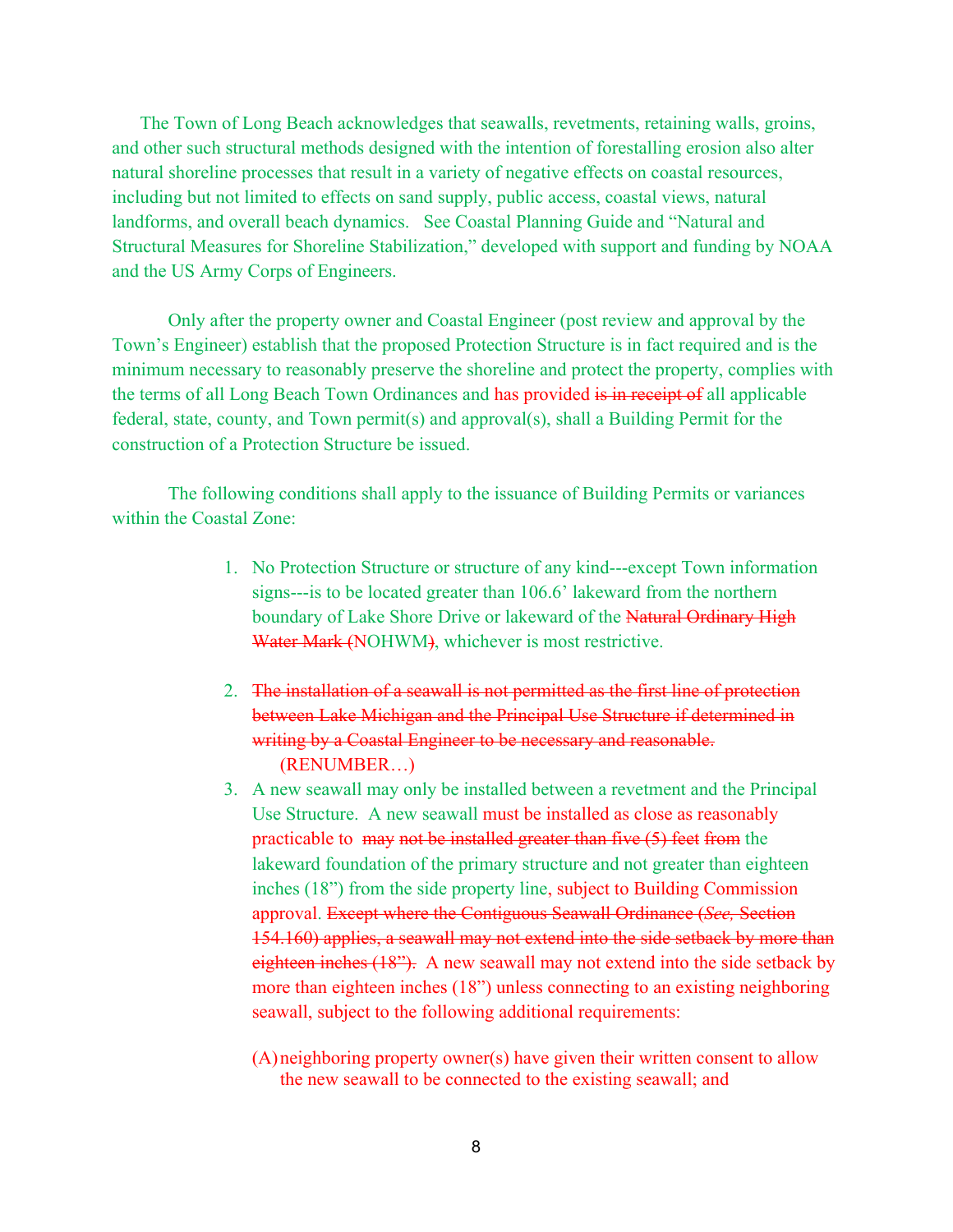- (B) the resulting seawall structure will form a continuous barrier.
- 4. A revetment may be installed on a private property for the purpose of protecting the property. Any such revetment shall be installed with the lakeward toe of the structure not to extend greater than 106.6' from the northern boundary of Lake Shore Drive or lakeward of the Natural Ordinary High Water Mark (NOHWM), whichever is most restrictive.
- 5. The slope of any revetment shall be 1.5:1 or less for dumped stone or rip rap and 1:5:1 or less for hand-placed stone or rip rap. The stone size shall be based on the determination and recommendation of a Coastal Engineer.
- 6. The crest elevation of a Protection Structure shall not exceed the elevation of the existing grade with no fill. The height of a Protection Structure shall not exceed the height determined to be necessary by the Coastal Engineer. lesser of 590' or the current elevation.
- 7. The revetment may be constructed within the traditional side setback for the purpose of connecting to a neighboring Protection Structure with the permission of the abutting or adjoining neighbor.

# **154.204 SITE PLANAND ADDITIONAL STANDARDS FOR DEVELOPMENT ACTIVITIES WITHIN THE COASTAL ZONE**

In addition to the usual site plan requirements set forth in Title XV of the Town Code, the following standards will be required in the Coastal Zone:

- 1. A site plan for Development within the Coastal Zone shall include a survey depicting the current location of the Natural Ordinary High Water Mark, as located, delineated, and certified by a Delineation Consultant approved by the Town. The site plan shall be accompanied by written evidence that the delineation of the Natural Ordinary High Water as depicted in the survey has been reviewed and determined to be an accurate representation by the U.S. Army Corps of Engineers.
- 2. The site plan must comply with the Town's Flood Hazard Areas Ordinance(s) as set forth in Title IV, Chapter 155 of the Town Code.
- 3. All required pre-/post-construction elevations shall be current (within thirty (30) days) and shall be certified on the site plan by a licensed Indiana Professional Surveyor. Preconstruction grades are to be maintained. However in the event a storm or other natural event causes damage to the existing topography, a property owner may only restore the damaged topography to the elevation existing prior to such storm or event. Except as otherwise allowed under the Town Code, sand shall not be moved to increase the view from any property nor shall it be removed from any property. Wind-blown sand may be removed from patios and other living areas; however, it may not be moved off the subject property nor moved into Lake Michigan or onto the Public Trust Lands.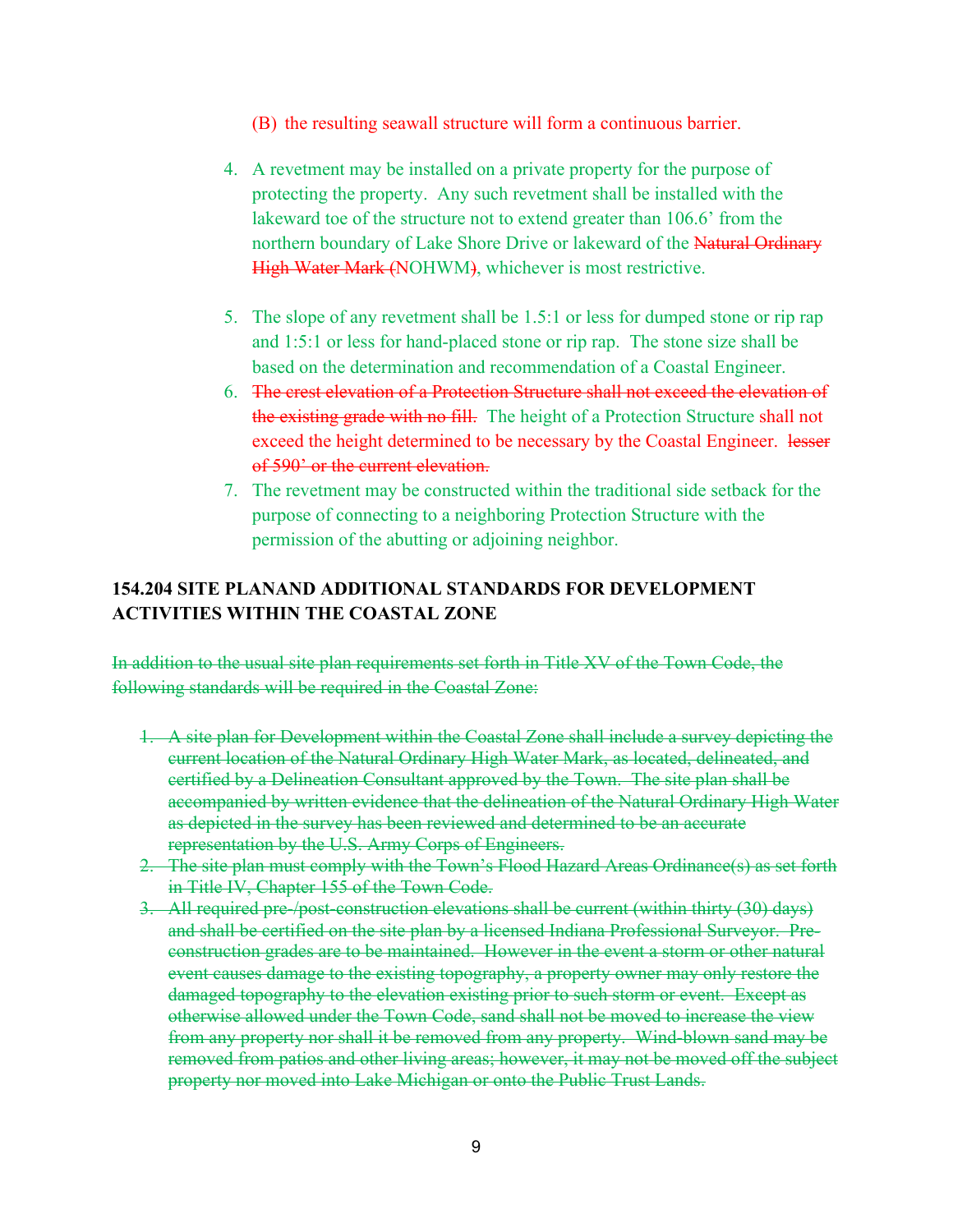All applicable authorizations and permits for access for heavy equipment to properties within the Coastal Zone and to the Public Trust Lands shall be obtained from the Town, the U.S. Army Corps of Engineers, and the Indiana Department of Natural Resources prior to the access or operation any heavy equipment within the Coastal Zone, and copies of all such permits or approvals shall be provided to the Town with the application for a Heavy Equipment access permit.

Heavy Equipment access permits must be obtained from the Town regardless of the method of access to the Coastal Zone. Photographs of the proposed construction site shall be submitted to the Building Commission before the access permit is issued. No work other than the work specified in the access permit application shall be performed. Permits are restricted to certain calendar days. Heavy equipment may remain within the Coastal Zone for no more than thirty (30) days. Extensions may only be granted for periods longer than thirty (30) days and in such case will only be effective between Labor Day and Memorial Day.

In addition to the usual site plan requirements set forth in Title XV of the Town Code, the following standards will be required in the Coastal Zone:

> 1. A site plan for Development within the Coastal Zone shall include a survey depicting the current location of the Natural Ordinary High Water Mark (NOHWM), as established (and re-established as necessary to remain current) by the US Army Corps of Engineers. as located, delineated, and Certified by a Delineation Consultant approved by the Town. The site plan shall be accompanied by written evidence that the delineation of the Natural Ordinary High Water as depicted in the survey has been reviewed and determined to be an accurate representation by the U.S. Army Corps of Engineers.

2. The site plan must comply with the Town's Flood Hazard Areas Ordinance(s) as set forth in Title IV, Chapter 155 of the Town Code.

3. All required pre-/post-construction elevations shall be current (within sixty (60) thirty (30) days) and shall be Certified on the site plan by a licensed Indiana Professional Surveyor. Pre-construction grades are to be maintained. However, in the event a storm or other natural event causes damage to the existing topography, a property owner may only restore the damaged topography to the elevation existing prior to such storm or event. Except as otherwise allowed under the Town Code, sand shall not be moved to increase the view from any property nor shall it be removed from any property. Wind-blown sand may be removed from patios and other living areas; however, it may not be moved off the subject property nor moved into Lake Michigan or onto the Public Trust Lands.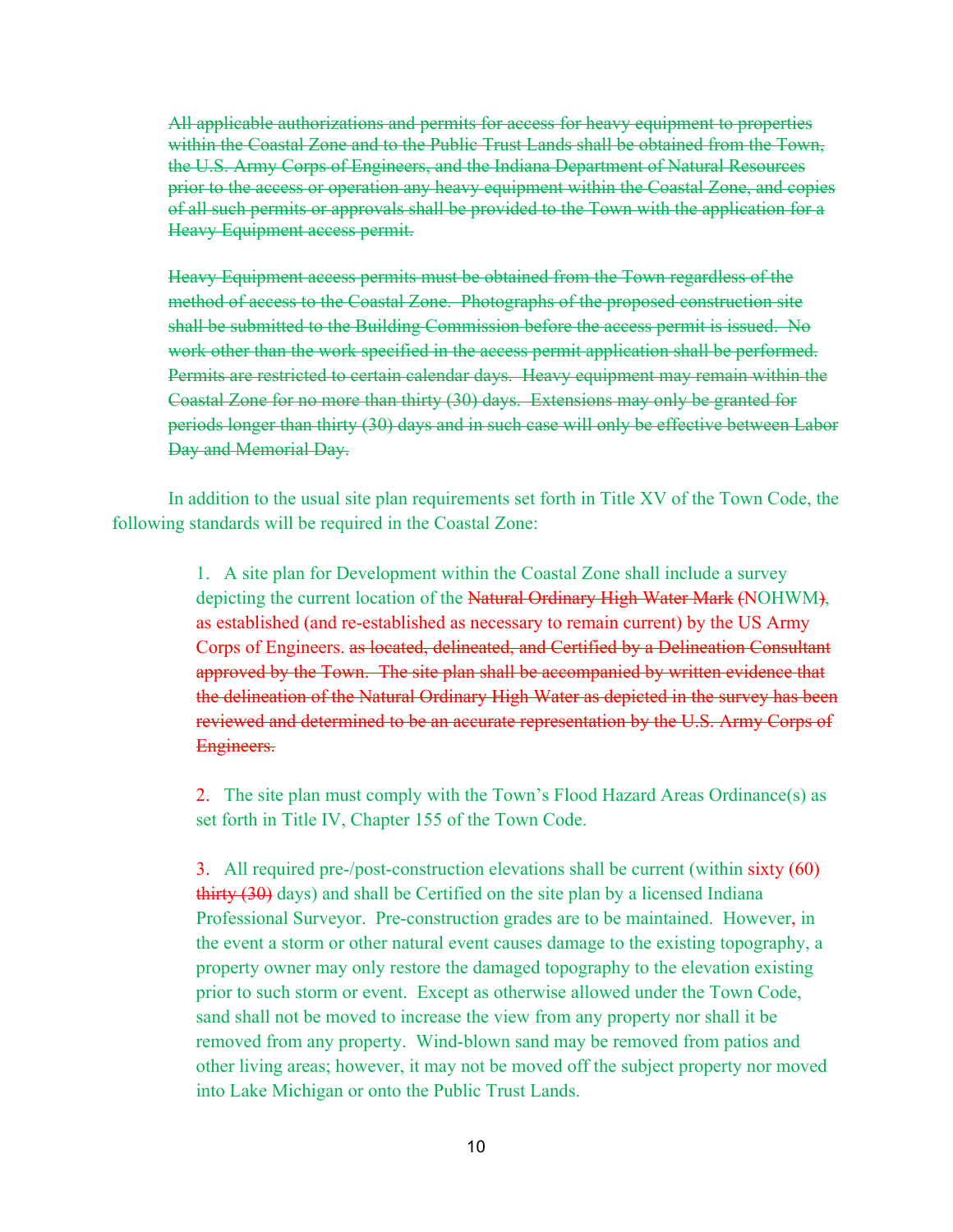- 4. All applicable authorizations and permits for access for heavy equipment to properties within the Coastal Zone and to the Public Trust Lands shall be obtained from the Town. , the U.S. Army Corps of Engineers, and the Indiana Department of Natural Resources prior to the access or operation any heavy equipment within the Coastal Zone, and copies of all such permits or approvals shall be provided to the Town with the application for a Heavy Equipment access permit.
- 5. Heavy Equipment access permits must be obtained from the Town regardless of the method of access to the Coastal Zone. Photographs of the proposed construction site shall be submitted to the Building Commission before the access permit is issued. No work other than the work specified in the access permit application shall be performed. Permits are restricted to certain calendar days. Heavy equipment may remain within the Coastal Zone for no more than thirty (30) days. Extensions may only be granted by the Town for good cause shown for periods longer than thirty (30) days and in such case will only be effective but will be limited to the period between Labor Day and Memorial Day. (NOTE: Discuss fee \$250-500 to cover inspections, etc.?)

#### **154.205 PROTECTION STRUCTURE PERMIT REVIEW**

Requirements:

- 1. Any property owner desiring to install a Protection Structure within the Town shall first apply for a Protection Structure Permit prior to beginning construction.
- 2. Application shall be made to the Town Building Commission.
- 3. A review fee of \$500 shall be due and payable at the time the application is submitted for review. The payment of the application fee does not guarantee issuance of a Protection Structure permit and the fee is nonrefundable.
- 4. A deposit of  $$10,000$  7,500 shall also be payable at the time of application which shall be used to pay for the review and approval process performed by the Town's Coastal Engineer, Delineation Consultant, and/or Structural Engineer and/or as determined necessary by the Building Commision. If the Town's expense is less than the \$10,000 7500 deposit, the balance will be refunded. An overage will result in it being payable by the applicant to the town to be used to pay the engineers. The applicant shall be responsible for all fees of his chosen Coastal Engineer. This Coastal Engineer is to be chosen from a list approved by the Town and available from the Building Commission.
- 5. Forms and related materials for the Protection Structure application shall be available from the Town's Building Commission.
- 6. All applications must include: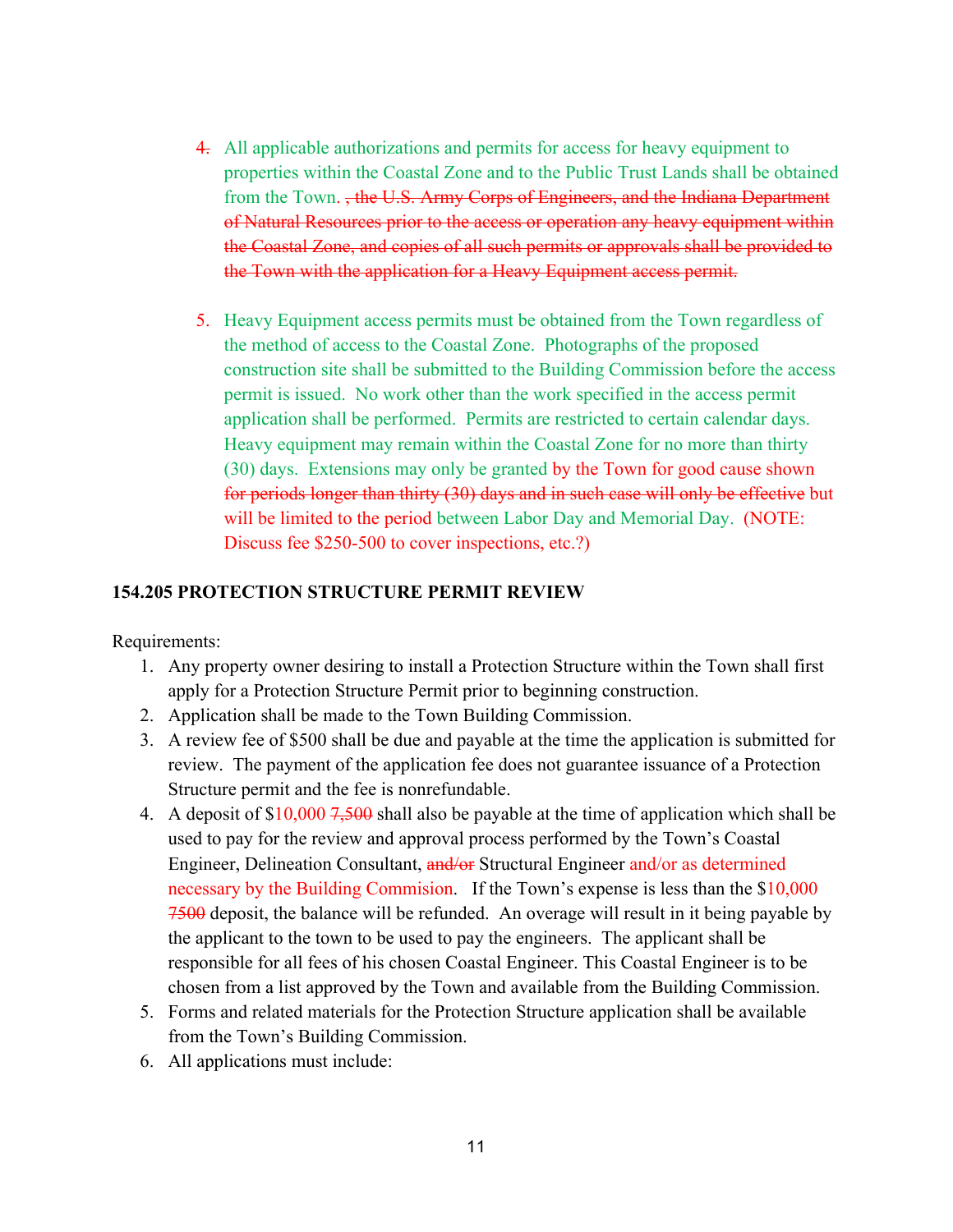- A. An original and five (5) copies of scale drawing(s), including topography elevations certified by a licensed Indiana Surveyor and site photographs of the Zoning Lot certified by a Coastal Engineer with Great Lakes experience that provide accurate and complete information.
- B. A site plan and dimensions of the Zoning Lot. At minimum, the site plan must show the dimensions of the property, the length and location of the proposed Protection Structure, all setbacks, the 106.6' line, and the Natural NOHWM. The Natural NOHWM location is to be certified on the site plan by the applicant's surveyor and must conform with the latest determination by applicant's Town approved Delineation Consultant and affirmed as accurate by the U.S. Army Corps of Engineers. However, if the Building Commission in its sole discretion finds that the U.S. Army Corps of Engineers' delineation is outdated because of lake level changes since the last formal delineation, applicant shall be required to obtain an updated delineation in conformance with the U.S. Army Corps of Engineers' standard and shall be paid for out of the deposit provided for under Paragraph 4 of this Section.
- C. Soil boring are preferred and recommended but not required. If obtained, A the soil borings report performed by a state licensed soil engineer and plans certified by a structural engineer should be submitted.
- D. Identification of the applicant's Coastal Engineer, Delineation Consultant (if deemed necessary by the Building Commission), and licensed Contractor registered with the Town who will be installing or otherwise constructing the Protection Structure, a statement of their respective experience and qualifications to delineated the Natural Ordinary High Water Mark NOHWM and to design and construct the proposed Protection Structure within the Coastal Zone, and a certification that each has read and will comply with this Ordinance must be submitted with the Application.
- E. All drawings must be drawn utilizing an industry standard engineering scale.
- F. The distance of the proposed Protection Structure to any other existing Protection Structures on adjoining lots must be shown on the plans.
- G. Subsections A F, above, shall be certified by the applicant's Coastal Engineer and structural engineer.
- 7. Review Standards. Each applicant for the installation, construction or repair of a Protection Structure is required to demonstrate:
	- A. The proposed Protection Structure has been designed to minimize erosion and other adverse impacts on other properties and the Public Trust and Lands while simultaneously protecting the subject property.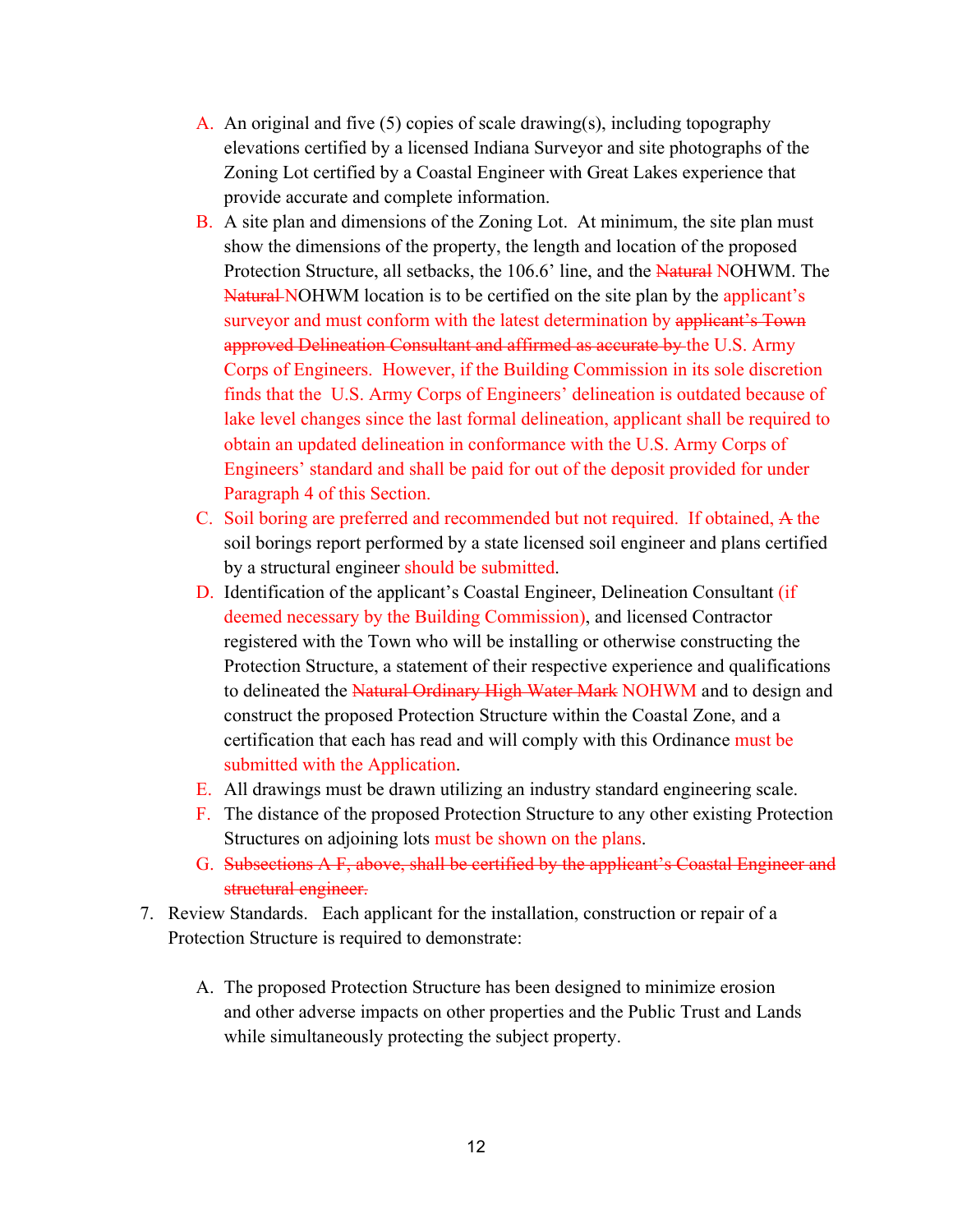- B. The proposed Protection Structure involves the minimum shore hardening necessary to provide for the level of protection necessary to achieve the purpose and intent of this Ordinance.
- C. Access to the lakeshore and Public Trust Lands at Town Beach Stops is not adversely affected.
- D. The applicant's Protection Structure will not encroach on any neighboring private or public property or any conservation, drainage, utility, or any other easements of record.
- E. The Protection Structure is the least likely alterative or option to cause a measurable increase in erosion, including lakebed erosion at the development site or at other locations along the shoreline of Coastal Zone.
- F. The Protection structure is the least likely alternative or option to adverse effects upon natural protective features, existing erosion protection structures, and natural resources, such as significant wildlife habitats, including the transport of sand known as littoral flow.
- G. All installations of a seawall are to comply with the Steep Slope Resolution #301 of the Town of Long Beach. The slope shall be measured at its steepest point and is not measured as the average slope of the lot.
- H. A certified statement of the Coastal Engineer that the Proposed Structure fully complies with the requirements of this Ordinance.
- 8. Additional Requirements.
	- A. Project plans must be prepared according to USACE Coastal Engineering Manual and certified by a Coastal Engineer from the Town's approved list. (NOTE: Adjust lettering of paragraphs)
	- B. The proposed Protection Structure must have reasonable probability of minimizing erosion on the immediate and adjacent properties for a minimum of 30 years.
	- C. A long-term maintenance plan developed by a Coastal Engineer that includes at minimum including specifications regarding how to maintain the integrity of the structure, shoreline and neighboring property. Same shall be recorded as a restriction and condition on the subject property to run with the land in perpetuity upon approval of the Application.
	- D. All necessary permits or other authorizations required by other local, state, and federal authorities, including, but not limited to, the Indiana Department of Natural Resources, Indiana Dept. of Environmental Management, U.S. Army Corps of Engineers, and FEMA must be secured.
- 9. Applications shall be reviewed and processed by the Building Commission in accordance with the provisions of this Ordinance.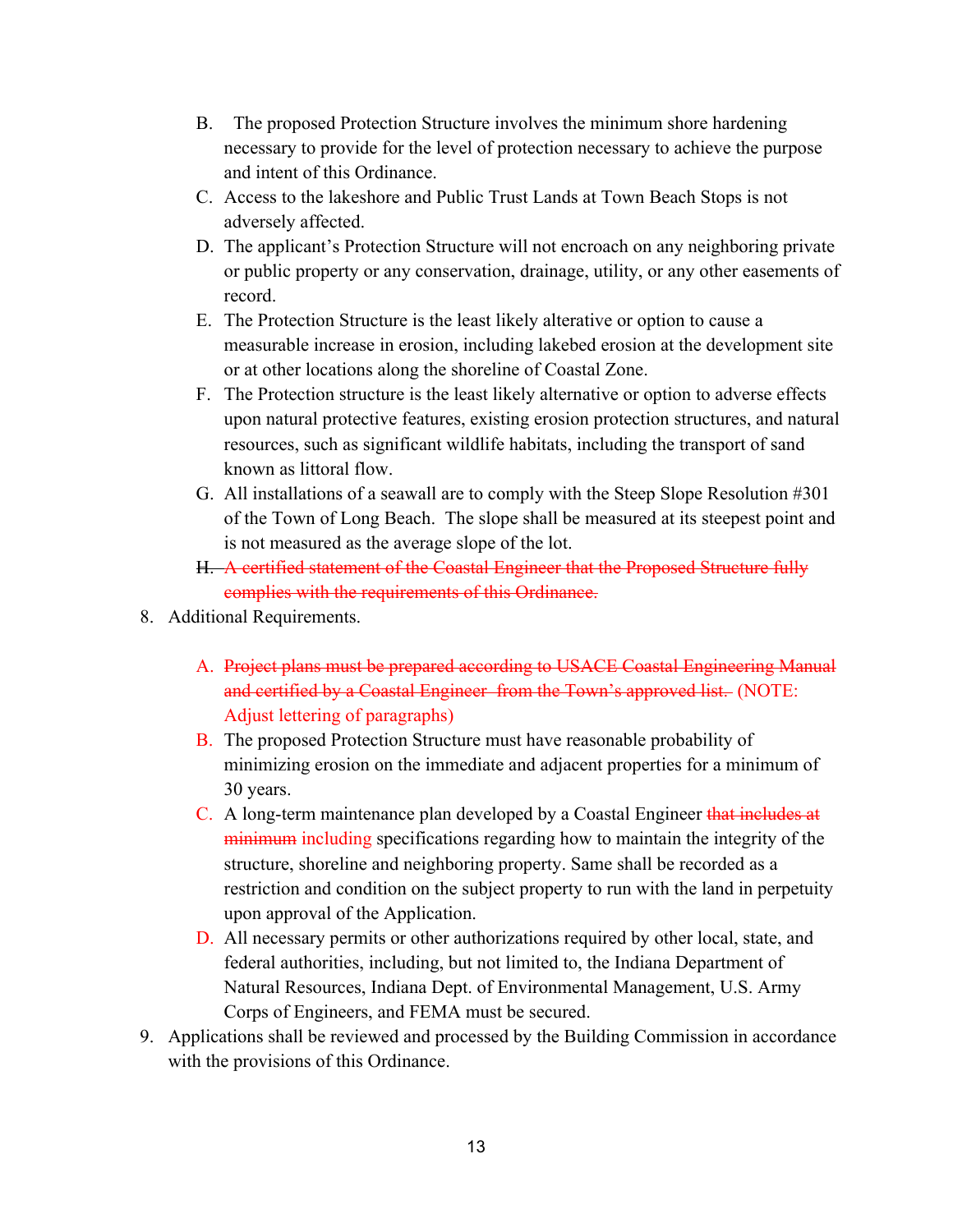10. After approval of the Building Commission, the Town may issue a Permit for the proposed Protection Structure.

### **154.206 EXCEPTION FOR EXISTING NONCONFORMING USES OR STRUCTURES**

An exception shall be made for the repair or replacement of legally existing Protection Structures to their previous specifications. Additionally, an exception shall be made for the installation of a seawall within five (5) feet of an existing foundation of a property owner's Primary Use Structure if the foundation is determined to be more than 106.6' lakeward from the northern boundary of Lake Shore Drive but south of the Natural Ordinary High Water Mark provided that the all other requirements set forth in this Ordinance as well as the provisions of Title XV, Chapter 154, Section 154.125, *et. seq.* of the Town Code are met.

Upon application by a prospective permitee, an exception to certain provisions of the Shoreline Protection Zoning Overlay District Ordinance may be granted by the Building Commission if the foundation of the primary use structure is greater than 106.6' lakeward of Lake Shore Drive, a new seawall must be located as close as reasonably practicable to an that existing foundation of a property owner's Primary Use Structure.

(A). for the repair or replacement of legally existing Protection Structures if the Building Commission finds adequate evidence that the proposed Protection Structure will be: a) designed, constructed, and maintained so as to be as protective of the shoreline as the provisions of that provision of that Ordinance, b) will not be located lakeward of the existing structure; and c) will not be located lakeward the Natural Ordinary High Water Mark (NOHWM.) as demonstrated in the permit application by a delineation of the physical characteristics stated in the definition of "Natural Ordinary High Water Mark (OHWM)" in Section 154.201 and "Ordinary High Water Mark" in IC § 14-26-2.1(2) by a qualified Delineation Consultant.

(B) Upon application by a prospective permitee, an exception may be granted by the Building Commission from the requirement that the installation of a seawall be located no greater than five (5) feet from If the foundation of the primary use structure is greater than 106.6' lakeward of Lake Shore Drive, a new seawall must be located as close as reasonably practicable to an existing foundation of a property owner's Primary Use Structure if the Building Commission finds adequate evidence that the proposed Protection Structure will be: a) designed, constructed, and maintained so as to be as protective of the shoreline as that requirement, and b) the foundation is determined to be more than 106.6' lakeward from the northern boundary of Lake Shore Drive and c) the all other requirements set forth in this Ordinance as well as the provisions of Title XV, Chapter 154, Section 154.125, *et. seq.* of the Town Code are met.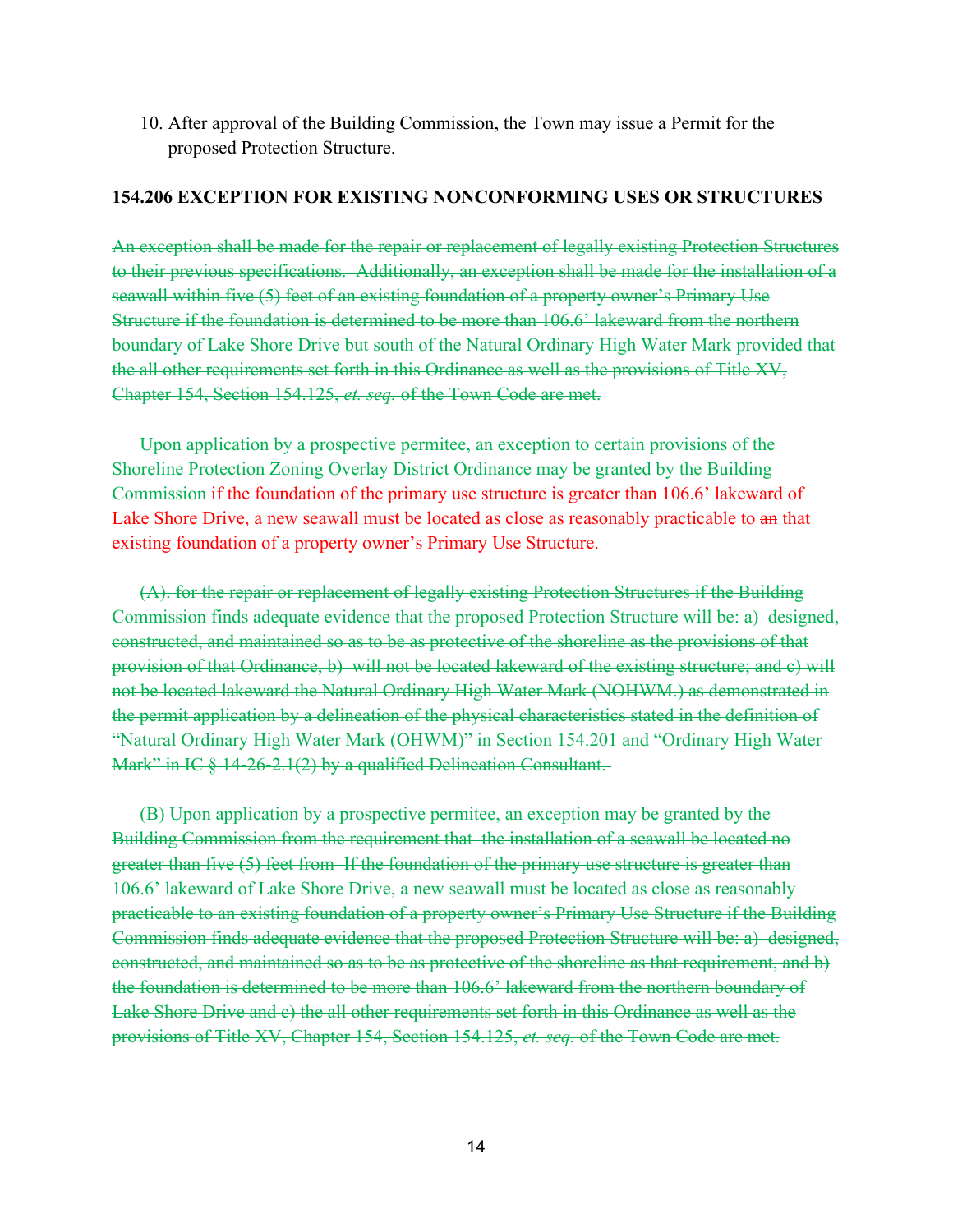#### **154.206.1 STAIRS**

- (A)The construction of new permanent stairs or the repair or replacement of legally, existing permanent stairs that are above the Natural Ordinary High Water Mark NOHWM are all strictly prohibited unless all applicable permits have been approved and issued by the Town. Stairs that protrude or encroach onto the public trust shall be subject to all federal, state and local requirements, and no permits subject to the Town's jurisdiction will be issued unless the property owner provides the Town with written authorization from appropriate governing bodies or agencies, including, but not limited to, the Indiana Department of Natural Resources and the Army Corps of Engineers. (NOTE: Discuss stairs over seawalls)
- (B) Construction or repairs of Sstairs over seawalls and onto the Public Trust property are not allowed. Stairs over dunes on properties without seawalls are permissible as these stairs tend to protect the natural dunes that protect lakeshore properties provided these stairs are above the NOHWM Natural Ordinary High Water Mark and all applicable permits have been approved and issued by the Town. Stairs that protrude or encroach onto the public trust shall be subject to all federal, state and local requirements, and no permits subject to the Town's jurisdiction will be issued unless the property owner provides the Town with written authorization from appropriate governing bodies or agencies, including, but not limited to, the Indiana Department of Natural Resources and the Army Corps of Engineers.
- (C) Notwithstanding any other provision in this Section, a permit must be obtained to construct, repair, or replace stairs regardless of the value of the project.

## **154.207 EMERGENCY REPAIRS**

(A) As of July 1, 2020, the Town Clerk shall accept Emergency Permit Applications pursuant to Indiana Code § 36-1-29(10) for the repair of an existing seawall or revetment or the construction of a new seawall or revetment on property owned by the permit applicant only if such application is:

- (1) Clearly marked on the cover page as an "EMERGENCY PERMIT APPLICATION",
- (2) Submitted in both (i) electronic form via email to the Town Clerk and (ii) hardcopy to the Clerk in person during business hours; and
- (3) Accompanied by payment of the required permit application fee (See, Section 154.205).

(B) Upon receipt of a clearly marked Emergency Permit Application submitted as plus along with the deposit required by Subsection (A) above, the Town Clerk shall promptly: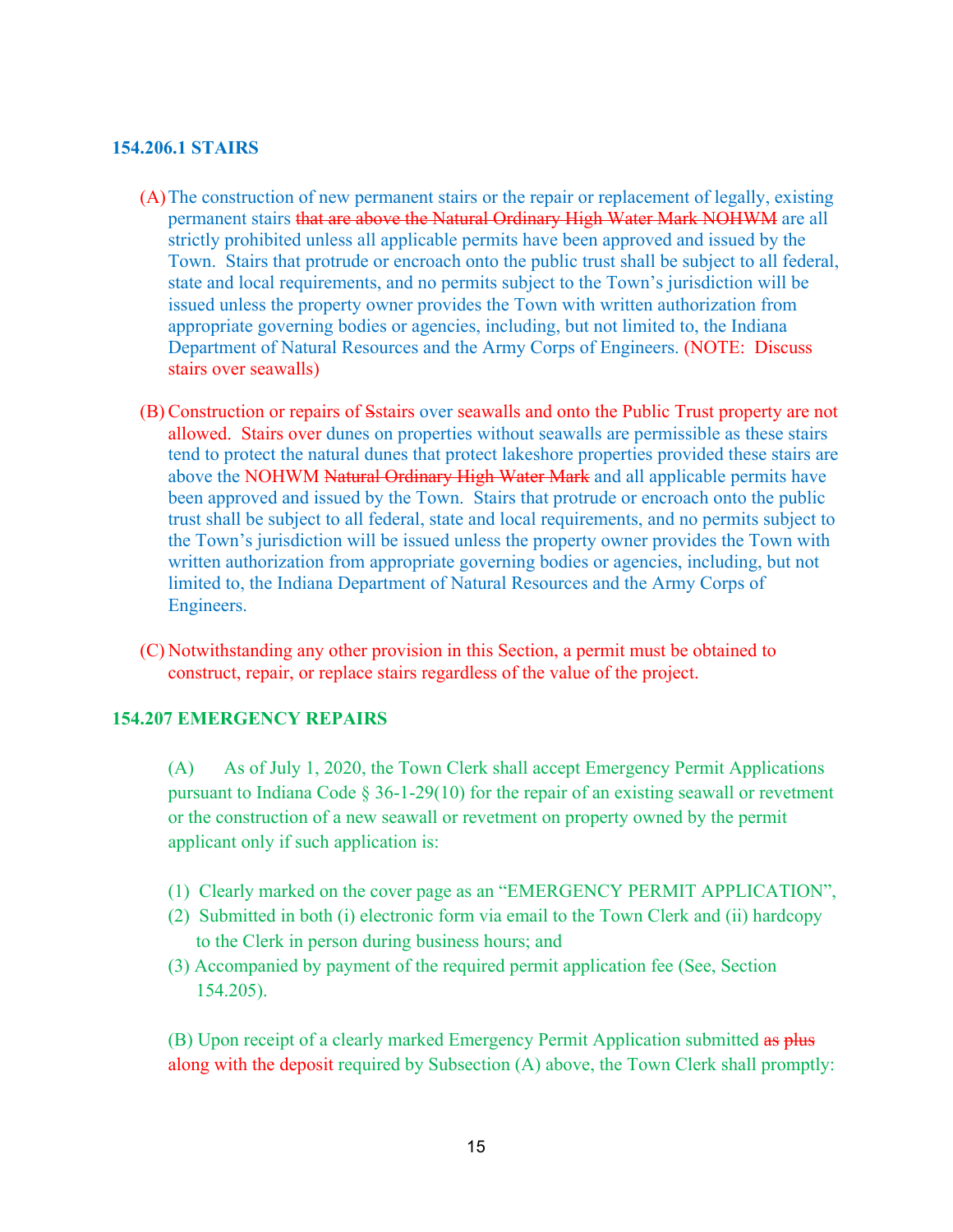- (1) Notify Town residents and homeowners by posting the Emergency Permit Application and all materials submitted with it on the Town's website on the Town's website email list-serve list of the receipt of an Emergency Permit Application using the email list-serve system; and
- (2) Post the Emergency Permit Application and all materials submitted with it on the Town's website; and
- (2) Forward the Emergency Permit Application and all materials submitted with it to the Building Commissioner (or his designee) and all other members of the Building **Commission**

(C) Upon receipt of an Emergency Permit Application from the Town Clerk, the Building Commissioner (or his designee) shall promptly make initial determinations of the following and forward such determinations to the Building Commission:

- (1) Whether the application includes Certified information and evidence demonstrating that an "emergency" situation exists pursuant to the factors stated in the definition of "emergency" in Section 154.201; and
- (2) Whether the permit application is complete, i.e., contains Certified information and evidence addressing compliance with each applicable provision of this Ordinance and each other applicable Town ordinance., including, but not limited to:
	- (a) A delineation of the location of the Natural Ordinary High Water Mark (OHWM), as defined by the characteristics stated in Section 154.201 and IC § 14- 26-2.1(2), by a Delineation Consultant with the qualifications stated in Section 154.201 and utilizing the techniques and guidance stated therein; and
	- (b) A Certified and to scale plat or scaled drawing of the property and proposed seawall or revetment repair or construction which depicts the location of the delineated Natural Ordinary High Water Mark (OHWM) and (i) in the case of a new seawall or new revetment, shows that the proposed seawall will be located landward of the Natural Ordinary High Water Mark (OHWM), or (ii) in the case of an existing seawall or revetment, shows that the seawall repair, revetment repair or construction is (A) landward of the Natural Ordinary High Water Mark (OHWM), and located entirely on the applicant's private property as required by IC§ 14-26-2.1(10), and (B) if the existing seawall is in the waters of Lake Michigan, landward of, and as close to, the existing seawall or revetment as reasonably possible as required by IC § 14-26-2.1(11).

(D) If the Building Commissioner determines that an application demonstrates an emergency and the application is complete pursuant to Subsection (A) above, the Building Commission shall, within ten (10) Business Days, hold a Building Commission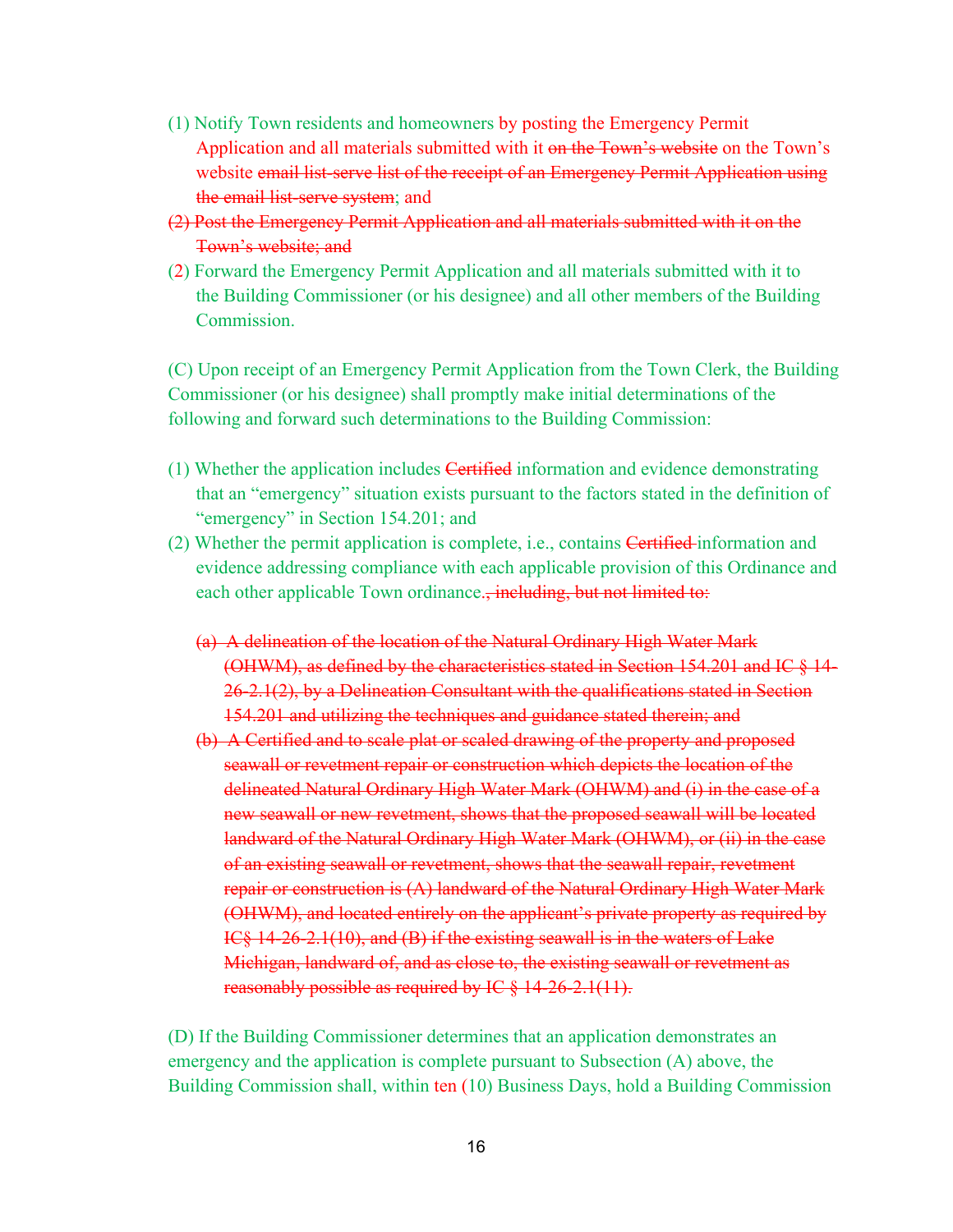Meeting and make a final determination to approve or deny the Emergency Permit Application unless it is determined at such meeting by the Building Commission that no such valid emergency exists. based on each and all of the following:

- (1) Whether the Building Commission concurs or does not concur in the Building Commissioner's (or his designee's) initial determination of the existence of an "emergency" and of the completeness of the permit application;
- (2) In the case of the proposed construction of a new or replacement seawall or revetment, whether the property on which the proposed new seawall or revetment is to be located is landward of the Natural Ordinary High Water Mark (OHWM) and located entirely on the applicant's private property; or
- (3) In the case of the repair of an existing seawall or revetment, whether the property on which the proposed repaired seawall or revetment is to be located is (a) landward of the Natural Ordinary High Water Mark (OHWM) and located entirely on the applicant's private property as required by IC  $\S$  14-26-2.1(10), and (b) if the existing seawall is in the waters of Lake Michigan, is landward of, and as close to, the existing seawall or revetment as reasonably possible as required by IC 14-26-2.1(11); and
- (4) Whether the application contains certified information and evidence adequate to demonstrate that the proposed repaired or new seawall or revetment will comply with all applicable provisions of the Shoreline Protection Zoning Overlay District ordinances and all other Town ordinances.

(E) Unless the Building Commission finds adequate evidence to concur in determinations of the Building Commissioner and also finds that: (1) the proposed seawall or revetment will be located entirely landward of the Natural Ordinary High Water Mark (OHWM) and on the permit applicant's private property, and (2) that the Emergency Permit Application contains Certified information and evidence demonstrating compliance with each applicable provision of this Ordinance and each other applicable Town ordinance, the Building Commission shall, within the 10 Business Days set forth in Subection (D) above, deny the Emergency Permit Application.

(FE) Pursuant to IC  $\S 36$ -1-29(15), the permit applicant may submit not more than one (1) completed reapplication for an emergency repair or construction of a seawall or revetment that lists reasons why the Building Commission should approve its application. The provisions of Subsections (A) through (ED) above shall govern the review of such reapplication.

(GF) If the Building Commission overrules the Building Commissioner and determines that the situation is not an emergency, the permit application will be treated as nonemergency application.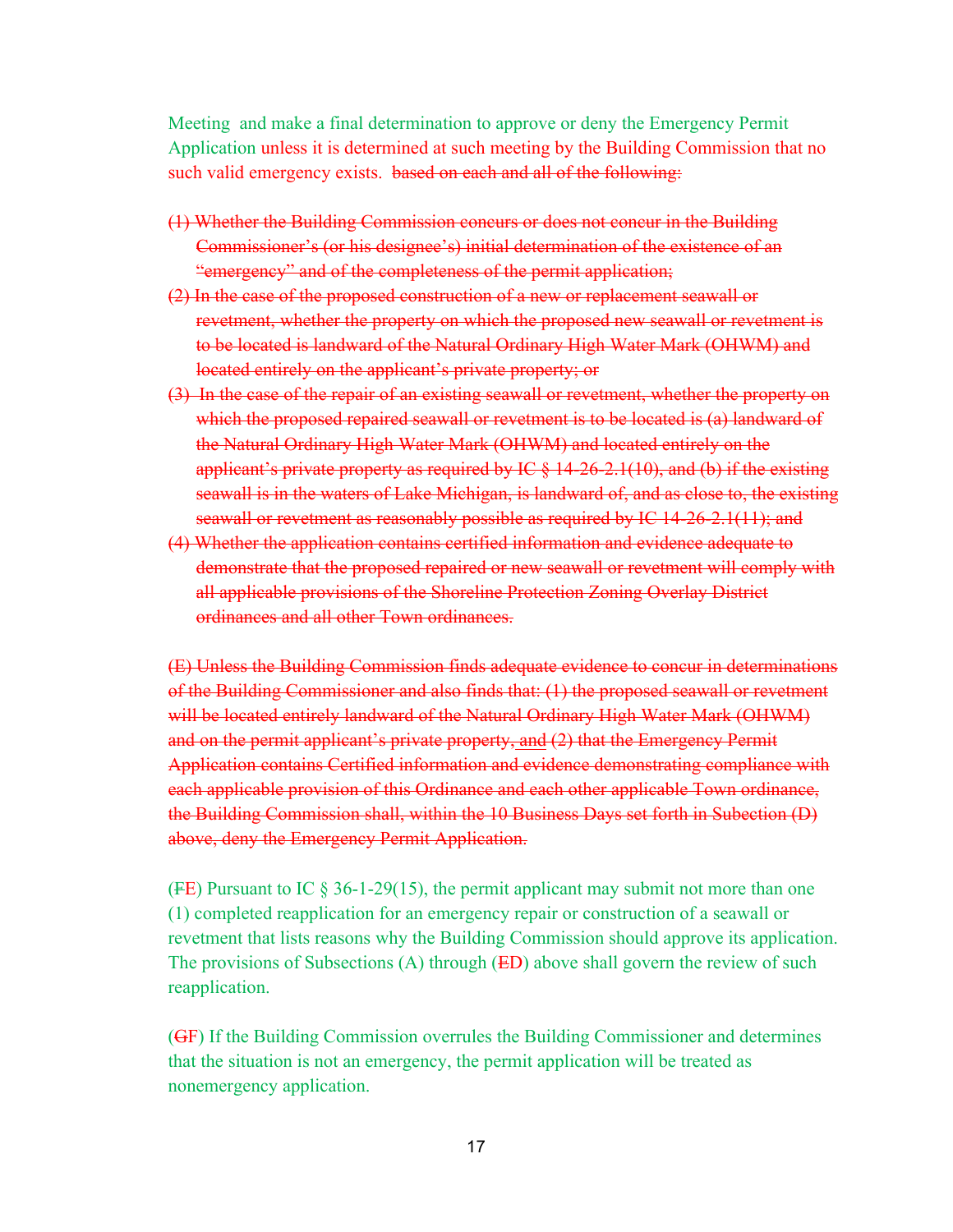# **154.208 MISCELLANEOUS PROVISIONS (NOTE: renumber; previously 154.207)**

(a) This Ordinance and the below listed Chapters of the Long Beach Town Code are interrelated and should be understood before preparing any plan submissions:

- Ch. 34.30 Enforcement of Town Ordinances on Properties in the Coastal Zone
- Ch. 154.020 Definitions
- Ch. 154.048 Maximum Building Height
- Ch. 154.060 Waterfront Setback And View Protection
- Ch. 154.111 Sand mining and mineral extraction prohibited
- Ch. 154.112 Permit required for earth changes and to alter topography
- Ch. 154.125, e*t. seq.* Nonconforming Uses and Structures
- Ch. 154 Appendix A, Zoning District Regulations (Note: In the R-1 Zoning District, the 20' rear setback shall not apply to Protection Structures that otherwise fully comply with the terms of this Ordinance)
- Ch. 155 Flood Hazard Areas

(b) All costs associated with the retention of and services to be provided by the Town's engineer and the applicant's engineer(s), including, but not limited to, coastal, geotechnical, and structural engineers and Delineation Consultants, shall be borne solely by the applicant.

(c) The Town will maintain and provide a list of Coastal Engineers and Delineation Consultants which shall be reviewed and updated from time to time and shall serve as the exclusive list of acceptable engineers to provide services under this Ordinance. It is available in the Office of the Building Commission,

# **154.298 LAW ENFORCEMENT POLICIES**

Enforcement of Chapters 154.201 thru 154.299 shall be in accordance with Title III, Chapter 34, Section 34.30 of the Town Code.

# **154.299 PENALTIES FOR NON-COMPLIANCE**

Any person violating any of the provisions of this Ordinance, including unapproved alteration of the topography, shall be subject to the following penalties:

(a) Fines.

- 1. One Thousand Dollars (\$1,000.00/day) for the first violation;
- 2. Two Thousand Five Hundred Dollars (\$2,500.00/day) for the second violation;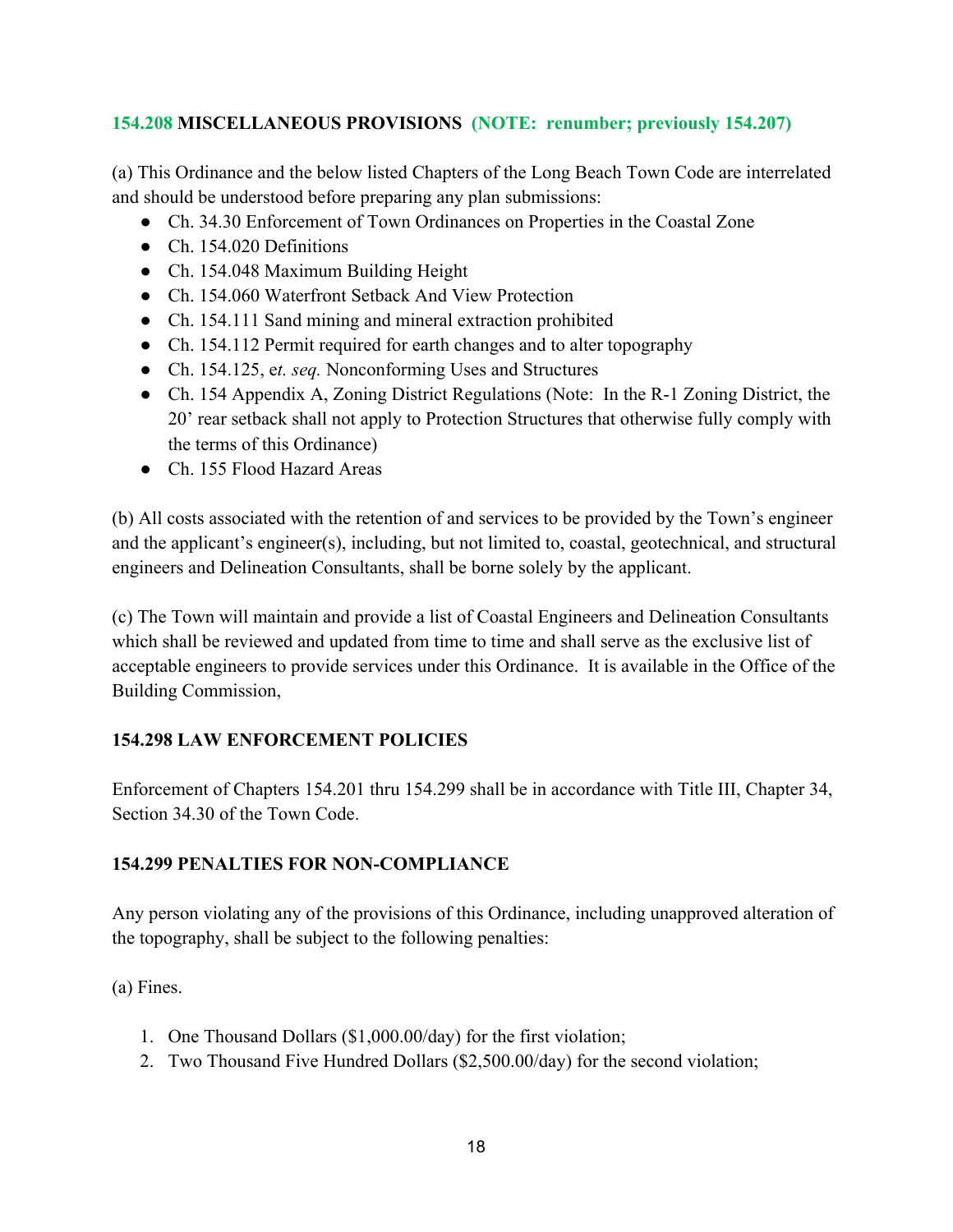3. Seven Thousand Five Hundred Dollars (\$7,500.00/day) for the third and each subsequent violation

(b) Revocation of Contractor Registration. If a permit holder or contractor is found to be in knowing violation of this Section, the permit and the contractor's registration with the Town shall be revoked subject to any administrative appeal provided for under the Town Code.

(c) Each day that any violation continues shall be considered a separate violation punishable as provided in this Section.

(d) In view of the critical role that the natural dunes play in the protection of the Town's Lake Michigan shoreline, any non-permitted alteration of the topography or sand moving beyond what is allowed in this Ordinance will require, at the violating person's or entity's expense, restoration to the pre-violation condition, including restoration of vegetation. Additionally, any person or entity that violates this provision shall incur a Two Hundred Fifty Dollar (\$250) fine. This fine will accumulate daily at that same amount until full restoration, including, but not limited to, replanting of vegetation, is completed as determined and required by the Town and shall be in addition to other applicable fines or penalties for violations of other sections of the Town Code. (Note: Discuss increase of fines…Min. \$500?)

The Sections of this Ordinance shall be codified and made part of the Town of Long Beach Code of Ordinances. and all sections and subsections may be renumbered or re-lettered as necessary to achieve such purpose.

It is the intent of the Town Council of the Town of Long Beach, LaPorte County, Indiana, and is hereby provided, that if any section, subsection, sentence, clause or phrase or provision of this Ordinance is held to be invalid or unconstitutional by a court of competent jurisdiction, such invalidity or unconstitutionality shall not be construed to render invalid or unconstitutional the remaining provisions of this Ordinance.

This Ordinance shall become effective upon adoption by the Town Council and publication as required by Indiana Code.

ALL OF WHICH IS PASSED AND ADOPTED by the Town Council of the Town of Long Beach, LaPorte County, Indiana, this day of  $\qquad \qquad$ , 2020.

LONG BEACH TOWN COUNCIL

By: